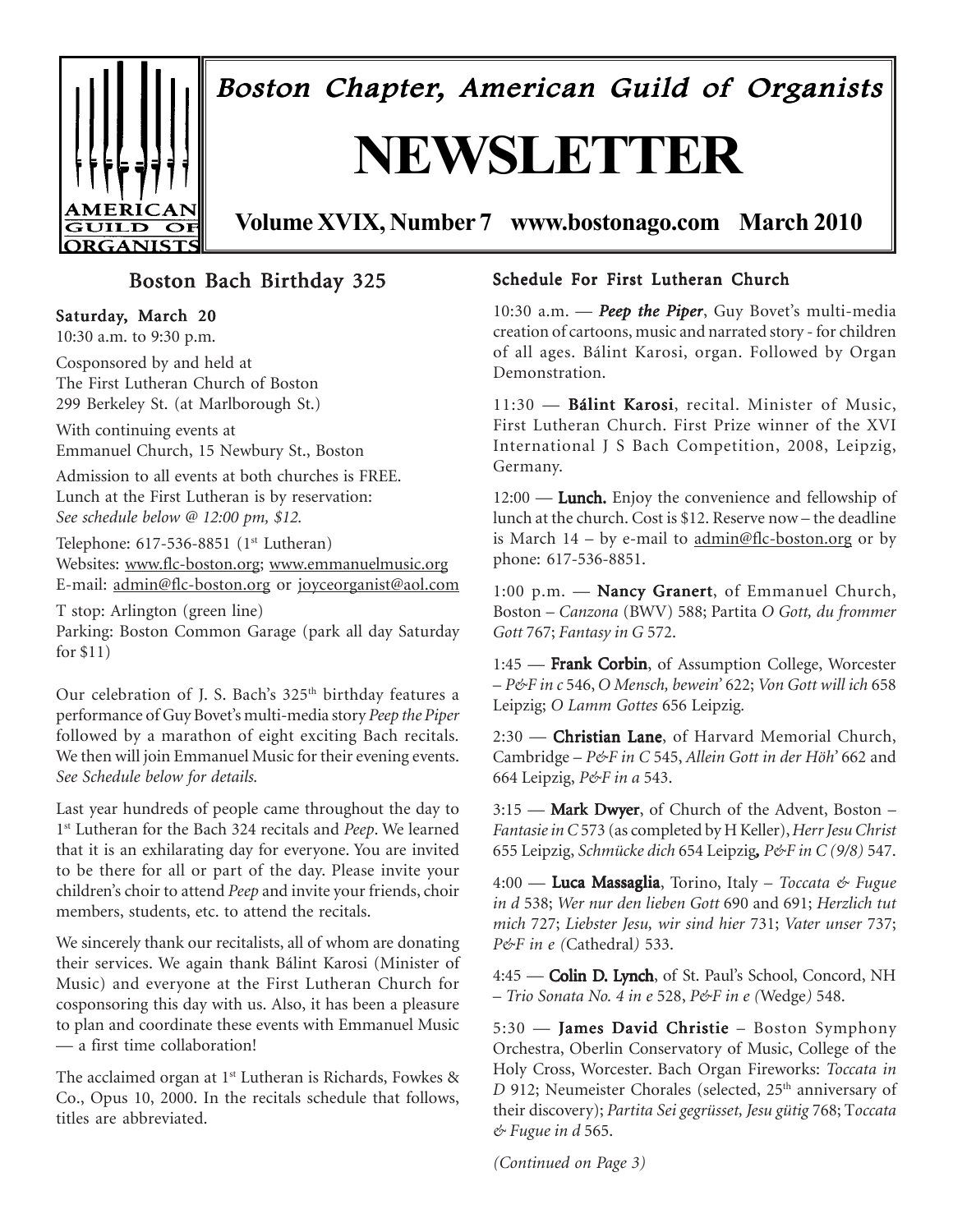## Dean's Message: Part-timing, Continued

As a follow-up to my February column, the next steps are to actually start planning and incorporating programs into the years ahead which can address, concretely, the needs of part-time church musicians. The BAGO executive committee certainly agrees we should be doing more in this area, so it is my hope that real results will begin to be seen in next season's events.

Of great help in the planning will be hearing from YOU about what would be of most benefit. Is it workshops on the basics, such as organ technique, or hymnplaying? Is it programs presenting organ literature, old and new, which is of easy to moderate difficulty, suitable for ALL types of organs, and yet is of also of good quality. What about conducting a choir?

You have the ideas and the Chapter really does have the people to turn them into actual events. So, your assignment is to let us know what YOU want. Send me e-mail or phone me (ridgway@mit.edu, 617-436-1193), or contact any member of the executive committee (see column to the right).

Also, in response to my summary of the Pew poll on religion in people's lives, and my comment about struggling churches, one Chapter member responded that many churches might be "saved" through good arts programs (led, naturally, by music). This is not as far-fetched as it may sound. A good music and arts program will attract those who appreciate such, which will in turn attract their support and (one hopes) participation.

Such programs do not have to be solely in the domain of professionals or the highly experienced. What such programs do require, though, is leaders (*definitely including amateurs*) with training, who approach their work with a commitment to making the end-result the best that it can be for all involved.

None of this is going to be easy, in our churches or in the Guild, and it requires a commitment of time and energy that gets added to our already over-stretched lives. But if we are to grow as organizations which are to benefit a diverse membership or potential membership, then we must do it.

#### *-- Lee Ridgway, Dean*

P.S. If you listen to WHRB, 95.3 FM, you may have discovered that, for the first couple of weeks in February at least, quite a bit of organ music was played during the afternoon classical programming (including a recording of our own Mark Dwyer). If you have heard such, I suggest you send an e-mail of thanks to the station: mail@whrb.org.

## **Executive Committee Meetings**

7-9 pm, Church of the Advent, 30 Brimmer St, Boston. Charles MBTA

Tues Mar 9 Mon June 7

Executive committee meetings are open to all Chapter members.

Newsletter of the Boston Chapter, American Guild of Organists Published 10 times a year, September-June.

Mailed at standard mail rates from Boston MA. Boston Chapter/AGO c/o Timothy Hughes, Membership Secretary 247 Washington St #24, Winchester MA 01890. Copyright © 2010, Boston Chapter, American Guild of Organists

#### *Boston Chapter, AGO Officers 2009-2010*

| Dean                                                         | Lee Ridgway                            |
|--------------------------------------------------------------|----------------------------------------|
| ridgway@mit.edu                                              | 617-436-1193                           |
| SubDean pro tem<br>laurence.carson2@verizon.net 617-451-0822 | Laurence Carson                        |
| Treasurer                                                    | Kirk Hartung                           |
| kbhartung@aol.com                                            | 508-820-3440                           |
| Assistant Treasurer                                          | Charlene Higbe                         |
| $\text{cthigbe}(a)$ aol.com                                  | $617 - 497 - 0610$                     |
| <b>Broadcasts</b>                                            | Martin Steinmetz                       |
| emsteinmetz@verizon.net                                      | 781-235-9472                           |
| Chaplain                                                     | The Rev. David Hefling<br>617-472-0737 |
| Competitions                                                 | David Baker                            |
| dgb137@mac.com                                               | 617-367-4260                           |
| Examinations                                                 | Glenn Goda                             |
| glenngoda1545@aol.com                                        | 617-442-7079                           |
| Library                                                      | Joseph Dyer                            |
| joseph.dyer@umb.edu                                          | $617 - 527 - 6403$                     |
| Membership Secretary                                         | Timothy Hughes                         |
| thughes $56@$ comcast.net                                    | 781-369-1905                           |
| Membership Committee                                         | Judy Green                             |
| jlgreen@green-associates.com                                 | 617-482-3044                           |
| Newsletter                                                   | Jim Swist                              |
| swist@comcast.net                                            | 781-643-9733                           |
| Organ Advisory                                               | Richard Hill                           |
| smhill42ne@earthlink.net                                     | 508-238-6081                           |
| Placement                                                    | Janet Hunt                             |
| janet.hunt@sjs.edu                                           | 617-746-5433                           |
| Professional Development                                     | TBA                                    |
| Recording Secretary                                          | Kirsten Johnson                        |
| ikmniohn@aol.com                                             | 978-443-3472                           |
| Registrar                                                    | Dan McKinley                           |
| $dan$ .mckinley@christchurchhw.org                           | 978-412-8174                           |
| <b>SPAC</b>                                                  | Martin Steinmetz                       |
| emsteinmetz@verizon.net                                      | 781-235-9472                           |
| Substitutes                                                  | Joshua T. Lawton                       |
| itlawton@mac.com                                             | 617-926-1042                           |
| YOI<br>cymswillie@comcast.net                                | Mary Sue Willie                        |
| sbudwey@hotmail.com                                          | Stephanie Budwey                       |
| Auditors                                                     | Martin Steinmetz                       |
| cmsteinmetz@verizon.net                                      | 781-235-9742                           |
| csmith@groton.org                                            | Craig Smith<br>781-740-4541            |
| Region I Councillor                                          | E. Lary Grossman                       |
| elg@bradygrossman.com                                        | $413 - 247 - 9426$                     |
| District Convener                                            | Robert Browne                          |
| rbrownel@capecod.net                                         | 508-432-7328                           |
| Webmaster                                                    | Mark Nelson                            |
| marknelson@cbfisk.com                                        | 978-283-1909                           |
|                                                              |                                        |

#### *Executive Committee*

*Judy Green, Michael Smith, Mary Beekman, Mark Dwyer, Glenn Goda, Mark Nelson, Laura Jensen, Craig Benner Kathleen Adams, R. Harrison Kelton Christian Lane, Nadia Stevens*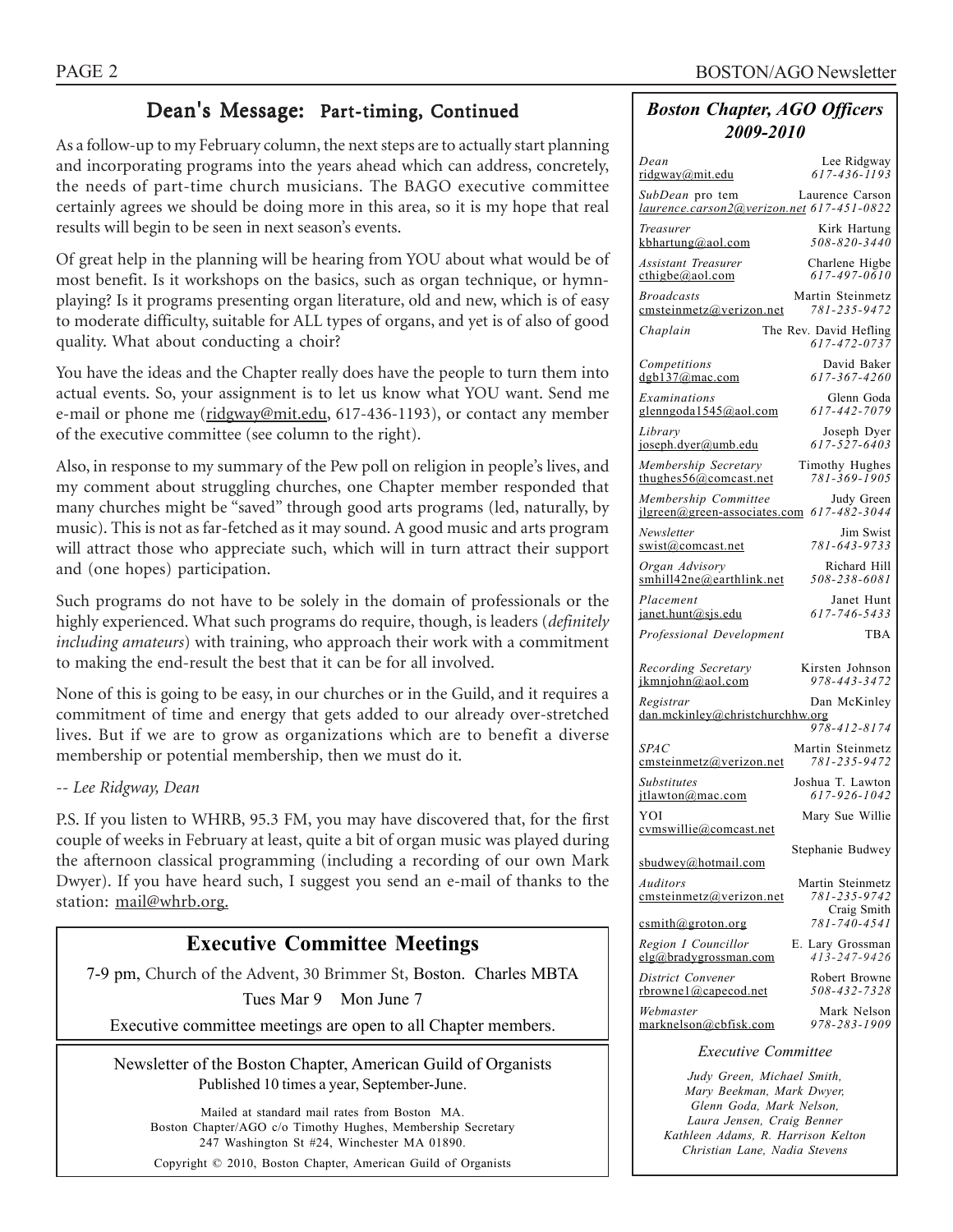Boston Bach Birthday *(Continued from Page 1)*

#### Schedule For Emmanuel Church

 $2:30 - 5:00$  p.m.  $-$  Master Class with Emmanuel musicians John Harbison, Acting Artistic Director; Michael Beattie, Associate Conductor; Peggy Pearson, oboist; and Frank Kelley, tenor.

 $7:00$  - PANEL: A discussion of Bach's cantata *Am Abend aber desselbigen Sabbatas* (BWV 42)

8:00 — *Cantata BWV 42* performed by Emmanuel Music chorus and orchestra, with the Boston Children's Chorus.

9:00 — Reception in Emmanuel Church's Parish Hall. You are invited to bring birthday cake to share!

Please invite families and children (of all ages) to attend the performance of *Peep the Piper*. Look for more information on BBB325 on these websites www.bostonago.com, www.flc-boston.org, www.emmanuelmusic.org.

AGO volunteers still are needed as ushers and lunch assistants at First Lutheran. If you can help, please contact me at joyceorganist@aol.com or 978-465-1901. Thank you.

*-- Joyce Painter Rice*

# Boston Pipe Organ Encounters: Summer 2011

No doubt many of you know of the AGO's very successful program for middle- and high-school students called Pipe Organ Encounter (POE). But did you know that there are now specialized POE's in addition to the standard POE? Well, there are! For a few years now, the AGO has developed a program called POE/Advanced for the most advanced high school students. And just last year, the first POE/ Technical (for students interested in organ building) took place in Ohio. These are both exciting programs — and are also programs that would see great benefit from being presented simultaneously. Accomplished players learn enthusiastic (future) organ-builders — and vice versa!

The Boston Chapter is exploring the possibility of hosting these two programs in July, 2011. We will need your help if this goes forward! Please keep an eye here in the newsletter for more information in the coming months, and if you'd like to volunteer to help, please contact Chris Lane (christian\_lane@harvard.edu, 617-495-8597).

# Association of Anglican Musicians' National Conference

The Association of Anglican Musicians will hold its annual national conference in Hartford from June 20 – June 24. The many musical, liturgical and social events will bring more than 200 of the nation's church musicians together for celebration, workshops, professional concerns matters and refreshment. The conference is being organized by local members Jason Charneski, Ruth Cobb, Maria Coffin, Kevin Jones, Bert Landman, Alan Murchie, Jason Roberts, Enid Oberholtzer, Jason Roberts and Nick White, and has chosen as its theme, "Affirming the Human Spirit."

On Sunday, June 20, at 7:30 p.m., St. Joseph's Cathedral will host "An Evening in Belgium," with three choirs -St. James', West Hartford; Gaudeamus/Chorus Angelicus, Torrington; and Christ Church Cathedral, Hartford. The choirs will present Flor Peeters' *Missa Festiva* and Joseph Jongen's *Mass, Op. 130*. On Monday, June 21, at 10:30 a.m., the Opening Festival Eucharist will be celebrated at Christ Church Cathedral with the Right Reverend V. Gene Robinson as celebrant. Throughout the week, the conference will visit St. James's, West Hartford, for noonday prayer, Trinity College Chapel for a plainsong evensong, Woolsey Hall for an organ recital by Jason Roberts, Christ Church, New Haven, for Evensong & Benediction with the Choir of Girls and Men from Trinity-on-the-Green, and Trinity Church, Hartford – once for choral evensong with the Trinity Choir, and again on Thursday for closing Eucharist.

While AAM is the professional organization for musicians and clergy serving in Episcopal churches, the scope of the conference extends beyond that narrow definition. *One need not be an AAM member to attend this conference.* In fact, there are daily registration prices available if you want to partake of only certain days. All information regarding the conference, including the ability to register, is available on their website at www.aamhartford2010.org

Come join us and be refreshed by uplifting music, soaring liturgies and camaraderie with your fellow musicians!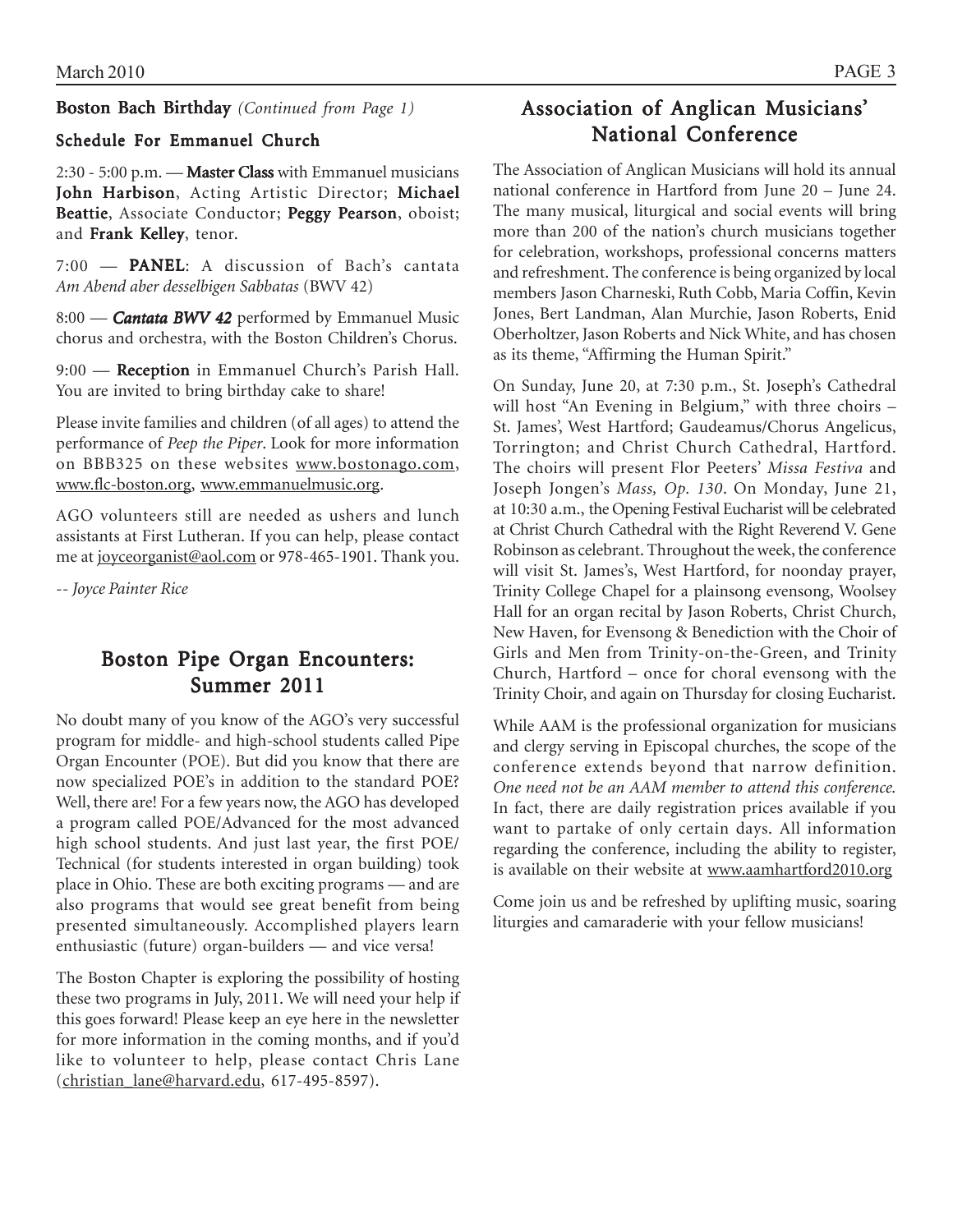# Bach's Organ World Tour

Organ scholars Quentin and Mary Murrell Faulkner invite you to join them on a tour of Bach's Organ World to Dresden, Leipzig, Berlin and more, July 19-30, 2010.

Not all that long ago we were confident we knew what the "Bach-organ" was. Then the Wall came down, and 18th-cent. organs (a surprising number still survive) began to be restored. Those organs make it clear that the stereotypical image of the "Bach-organ" needs major revising. Imagine organs with many colorful 8' stops, including strings and even celestes—Principal celestes! Organs with plentiful winding (with "good lungs," to quote Bach!) and lots of 16's, even 32's. That style of organbuilding hasn't caught on in the U.S. (or in Europe, for that matter). It's largely confined to central Germany—Bach-territory. If you want to hear Bach's music played on the instruments he knew and championed, then you have to travel to central Germany—a treasure trove of magnificent organs of all types.

Hear, play, and become familiar with the startling sounds and infinite range of colors those organs offer to hear and play the music of Bach and his contemporaries on the organs they played and loved. For details, go to www.concept-tours.com, or call 1- 800-300-8841.

*Advertisement*

# More Concerts for Haiti

The editor wishes to call attention to the following three concerts whose proceeds are designated for Haitian earthquake relief. Please see the Calendar for detailed information.

#### Saturday, March 6 at 3:00 pm

First Lutheran Church, Brockton MA

#### Monday, March 8 at 7:30 pm

First Baptist Church, Newton Centre MA

#### Wednesday, March 24 at 3:00 pm

Unity Church, North Easton MA

# Outreach: Haiti Fundraiser

#### Fauré *Requiem* to be performed by the Christ Church Cambridge Adult Choir: Sunday, February 28, at 3:00 p.m.

As part of our mission work for the people of Haiti, The Christ Church Cambridge Adult Choir, with the direction and organ accompaniment by Stuart Forster, will perform the beloved *Requiem* setting by Gabriel Fauré at 3:00 p.m. on Sunday, February 28. The one-hour program will also include solo and instrumental pieces to be performed by members of the choirs and The Decades (Christ Church's resident barbershop quartet), as well as a reading of the prose-poem "Earthquake" by award-winning Haitian author, and CCC parishioner, Marilène Phipps-Kettlewell. Please invite friends and family to join us for this concert, where they may experience the incredible talent in our dedicated parish choir and make a contribution that will help the people of Haiti. Tickets (suggested donation of \$10 per person or \$20 per family) will be on sale at the door and on Sundays before the concert.

Christ Church is handicap accessible, and is located in Harvard Square at Zero Garden Street, Cambridge; www.cccambridge.org; 617-876-0200

# Dana Robinson, March 5 in Wellesley

St. Andrew's Performing Arts Series presents Dana Robinson, Boston native and Assistant Professor of Organ, University of Illinois at Champaign-Urbana

#### Program

- Bach's Memento—six paraphrases of Bach works by Charles-Marie Widor
- · *Grand Pièce Symphonique* of César Franck
- Works of I S Bach

Friday, March 5 at 7:30 PM St. Andrew's Episcopal Church, 79 Denton Road, Wellesley MA (handicapped accessible).

In addition, Sue Lingeman (Wellesley Society of Artists) is featured in an exhibit of recent oil painting.

\$20 general admission; \$10 for seniors, just \$5 for students. Call 781-235-7310 or visit us on the web at www.sapas.org.

*Advertisement*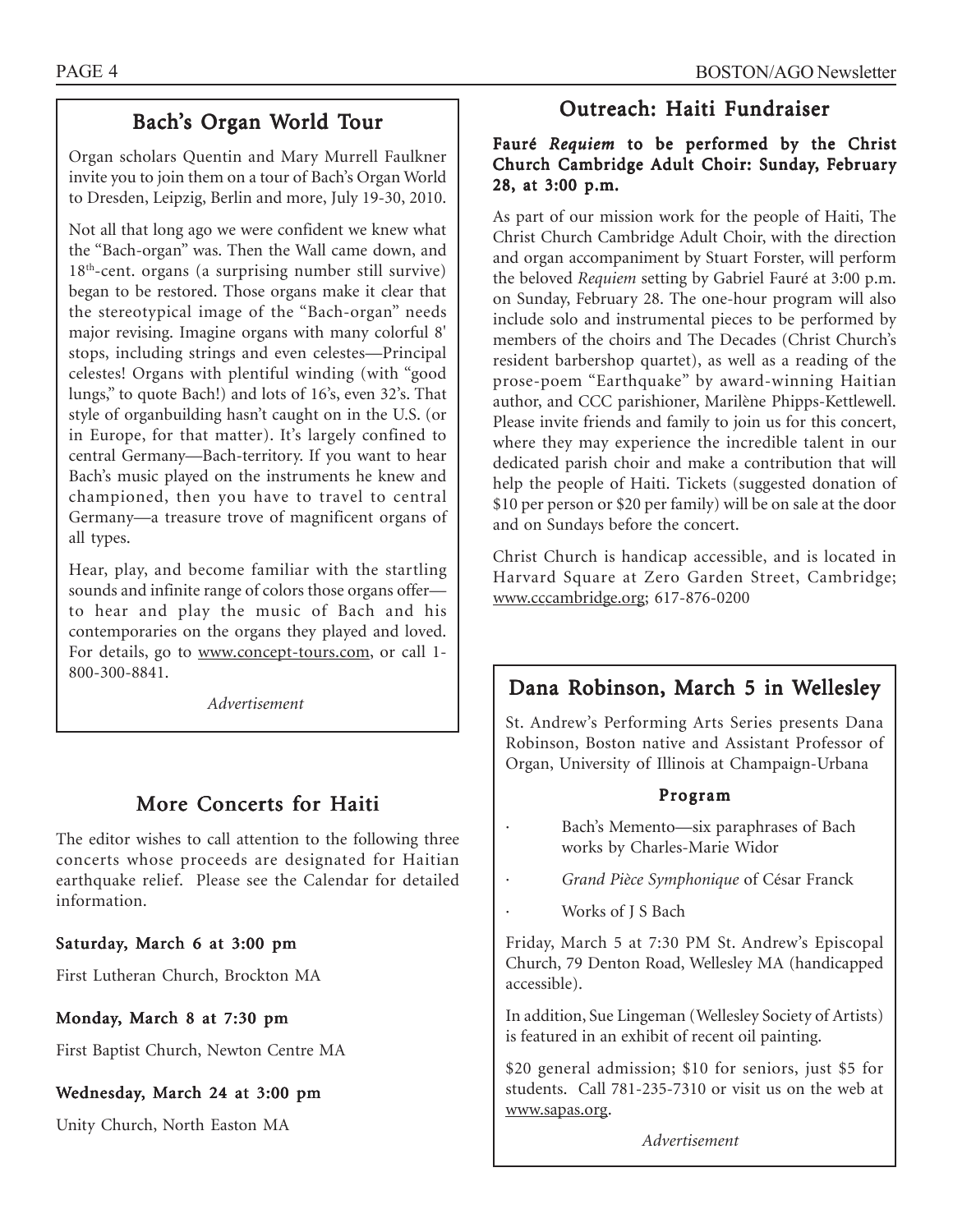# **BOSTON/AGO CONCERT CALENDAR**

#### Sunday, February 28 3:00 pm

Haiti fundraiser concert: Christ Church Adult Choir (Forster, *dir/org*): Fauré *Requiem;* Mendelssohn, Fear, Callahan, Bach. Reading of prose-poem *Earthquake.* Christ Church, Zero Garden St, Cambridge. **固** 617-876-0200 Don. \$10/20 family

#### Tuesday, March 2 12:15 pm

Gregg Sorensen, clarinet; Heinrich Christensen, organ: Gade, Baermann, Weber. King's Chapel, 58 Tremont St, Boston. 617-227-2155 Donation \$3 因

#### 7:30 pm

Christa Rakich, organ. 12:15 pm Master Class. Memorial Church, One Harvard Yard, Cambridge. 617-495-5508 Free

#### Thursday, March 4 12:15 pm

William Parks, organ: Fünfzehn Minuten für Gott (Fifteen Minutes for God). Tremont Temple Baptist Church, 88 Tremont St, Boston. 617-523-7320 Free

#### Friday, March 5 12:15 pm

Steve Patchel, organ. Trinity Church, Copley Sq, Boston. 617-536-0944 Donation \$5 | A

#### 7:30 pm

Dana Robinson, organ: Bach, Widor 6 paraphrases of Bach, Franck *Grand Pièce Symphonique.* St Andrew's Episcopal Church, 79 Denton Rd, Wellesley MA. 781-235-7310 \$20/10/5  $\boxed{6}$ 

#### Saturday, March 6 3:00 pm

Haitian Relief Organ Concert: Hope Mehaffey, Richard Hill, Natsumi Sakaguchi, William Harris, Philip Jones. First Lutheran Church, 900 Main St, Brockton MA. 508-238-6081 Donation  $\Box$ 

### Sunday, March 7

#### 3:00 pm

Mark Steinbach, organ: Bach, Schumann, Heiller, Liszt. Sayles Hall, Brown University, Providence RI. 401-863-3234 Free **b** 

#### 4:00 pm

Christ Church Evensong Choir (Forster, *dir/org*): Choral Evensong: Howells, Gibbons, Smith, Vaughan Williams. Christ Church, Zero Garden St, Cambridge. 617-876-0200 Donation **b** 

#### 5:00 pm

Henry Hokans, organ. Reception follows. All Saints Church, 10 Irving St, Worcester MA. 508-752-3766 Donation

# Monday, March 8

#### 7:30 pm

An Evening of Joy & Generosity with the Duke University Choir. Proceeds for Haitian relief; Canned/dry goods accepted for Newton Food Pantry. First Baptist Church in Newton, 848 Beacon St, Newton Centre MA. adv tickets: 617-244-2997 x10 \$10/5

# Tuesday, March 9

#### 12:15 pm

Denise Konicek, soprano; Jane Harrison, oboe; Heinrich Christensen, organ: Bach arias. King's Chapel, 58 Tremont St, Boston. 617-227-2155 Donation \$3 因

#### Thursday, March 11

#### 12:15 pm

William Parks, organ: Fünfzehn Minuten für Gott (Fifteen Minutes for God). Tremont Temple Baptist Church, 88 Tremont St, Boston. 617-523-7320 Free

#### 12:30 pm

Barbara Owen, organ: Goddard Chapel, Tufts University, Medford MA. 617-627-3427 Free 因

#### Friday, March 12

#### 12:15 pm

Ray Nagem, organ. Trinity Church, Copley Sq, Boston. 617-536-0944 Donation \$5 **b** 

#### 8:00 pm

Kevin Birch, organ: Bach, Franck, Muffat, Titelouze. Old West Church, 131 Cambridge St, Boston. Validated parking at Charles Plaza. 617-739-1340 \$20/15/10

#### Saturday, March 13 9:30 am

Recorders/Early Music MetroWest with Heinrich Christensen: Michael Praetorius. Trinity Episcopal Church, 81 Elm St, Concord MA. 978-264-0584 \$18/12 REMM

#### 2:00 pm to 4:00 pm

A Choral Festival 2:00 Choral Readings 3:00 Performance directed by Steven Young. Invite your Choir and join in. Horace Mann Auditorium, School Street, Bridgewater MA. 508-238-6081

#### 5:00 pm

St Peter's Choir (Budwey, *dir*): Service of Choral Evensong: Bach, Brahms, Vaughan Williams, others. St Peter's Episcopal Church, Mass Ave & Sellers St, Cambridge. 617-547-7788 Free **b** 

# Sunday, March 14

#### 3:00 pm

Masterworks Chorale (Karidoyanes, *cond*): Verdi *Requiem.* Sanders Theatre, Cambridge. MasterworksChorale.org \$42,30,20

#### 3:00 pm

Laura Balboni, viola; Susan Maffa, soprano; Richard Hill - piano, harpsichord, organ: "Strings & Songs" Unity Church, 13 Main St, North Easton MA. 508-238-6081 因

#### 4:30 pm

Choirs of All Saints, Worcester; Cathedral of All Saints, Albany NY; St Paul's Church, Fairfield CT (Hancock, *cond*; Berton, *org*): Parry, Berton, Hancock, Sowerby; Hancock improvisation. All Saints Church, 10 Irving St, Worcester MA. WooCard discount. 508-752-3766 \$12/10, pref \$25

#### 5:00 pm

Concordia Consort & Ars Amici (Beardslee, *dir*): Monteverdi, Wert, Gesualdo, Marenzio, Troilo, Canale, Maschera, Cato, others. Old North Church, Boston. 617-523-6676 Free

#### 5:30 pm

Exsultemus: DRESDEN: Heinichen, Zelenka, Schütz. First Lutheran Church of Boston. 299 Berkeley St, Boston. 857-998-0219 \$15,25,35 -\$5 sts, srs

#### Tuesday, March 16 12:15 pm

Paul Cienniwa, harpsichord; Couperin *Huitième Ordre.* King's Chapel, 58 Tremont St, Boston. 617-227-2155 Donation \$3 **A** 

#### Thursday, March 18 12:15 pm

William Parks, organ: Fünfzehn Minuten für Gott (Fifteen Minutes for God). Tremont Temple Baptist Church, 88 Tremont St, Boston. 617-523-7320 Free

#### Friday, March 19 12:15 pm

Amanda Mole, organ. Trinity Church, Copley Sq, Boston. 617-536-0944 Donation \$5 | 4

# Saturday, March 20

#### 10:30 am to 6:15 pm

BAGO/First Lutheran/Emmanuel Boston Bach Birthday 325. First Lutheran Church, 299 Berkeley St, Boston. 617-536-8852 Donation

#### 6:00 pm

Children's Festival of SE NE Chapter of Choristers Guild Concert. Sacred Heart Church, 386 Hancock St, Quincy MA. choristersguild.org/cg southeasternnewengland.html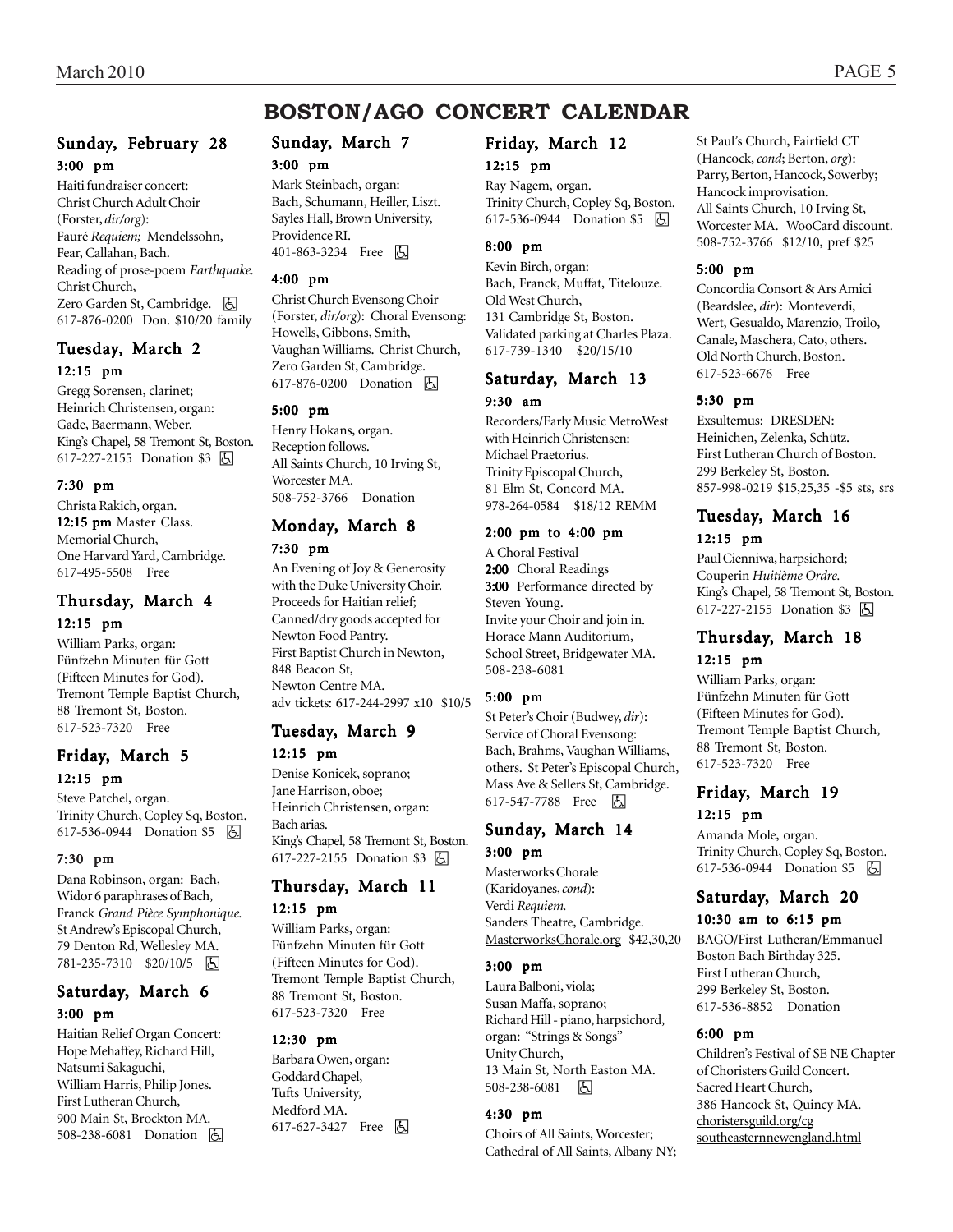#### 8:15 pm

Concordia Consort & Ars Amici (Beardslee, *dir*): Monteverdi, Wert, Gesualdo, Marenzio, Troilo, Canale, Maschera, Cato, others. Trinity Episcopal Church, 81 Elm St, Concord MA. 978-264-0584 \$15/10

#### Sunday, March 21 3:00 pm

Chamber Opera - Delvyn Case: The Prioress's Tale. Christ Congregational, 1350 Pleasant St, Brockton MA. 508-586-3022 \$10/5 | 人

#### 3:00 pm

James David Christie, organ. St Joseph Memorial Chapel, College of the Holy Cross, Worcester MA. 508-792-2296 因

#### 3:00 pm

Seraphim Singers (Lester, *dir*): Music in the New World from the Baroque to the Present: Zumaya, Villa-Lobos, Ginastera. Mission Church, 1545 Tremont St, Boston. 617-926-0126 Don. \$20/10 **h** 

#### 3:00 pm

Steven Young, organ. St Anthony's Church, 1359 Acushnet Ave, New Bedford MA. 508-264-8010 Donation

#### 3:30 pm

Gloria Dei Artes organists: Bach birthday concert. Church of the Transfiguration, Orleans MA. 508-240-2400

#### 4:00 pm

Apollo Club of Boston (F Dunn, *dir*); Highland Glee Club (Tiedman, *dir*); Sangerfest Men's Chorus (Driscoll, *dir*): Festival of Men's Choral Music. Regis College Auditorium, 235 Wellesley St, Weston MA. 781-449-1541 \$20

#### 4:00 pm

Chamber music with Esther Ning Yau, piano. Harvard-Epworth Church, 1555 Mass Ave, Cambridge. Donation  $\boxed{6}$ 

#### 4:00 pm

Concordia Consort & Ars Amici (Beardslee, *dir*): Monteverdi, Wert, Gesualdo, Marenzio, Troilo, Canale, Maschera, Cato, others. St John's Episcopal Church, 705 Hale St, Beverly MA. 978-264-0584 \$15/10

#### 5:00 pm

Gretchen Longwell & David Garth Worth, organ. Reception follows. All Saints Church, 10 Irving St, Worcester MA. 508-752-3766 Donation

#### Tuesday, March 23 12:15 pm

Eric Haas, recorder; Olav Chris Hendriksen, lute: Music of the Dutch Renaissance. King's Chapel, 58 Tremont St, Boston. 617-227-2155 Donation \$3 **A** 

#### Wednesday, March 24 3:00 pm

Richard Hill, organ: Bach. Donations to Haitian Relief Fund. Unity Church, 13 Main St, North Easton MA. 508-238-6081 Donation **固** 

#### Thursday, March 25 12:15 pm

William Parks, organ: Fünfzehn Minuten für Gott (Fifteen Minutes for God). Tremont Temple Baptist Church, 88 Tremont St, Boston. 617-523-7320 Free

# Friday, March 26

#### 12:15 pm

Luca Massaglia, organ. Trinity Church, Copley Sq, Boston. 617-536-0944 Donation \$5 **b** 

#### 8:00 pm

Arvo Pärt *Passio* (Shenton, *dir*). Cathedral of the Holy Cross, 1400 Washington St, Boston. 617-542-5682 Free

#### Saturday, March 27 8:00 pm

Musicians of the Old Post Road: Vivaldi motets & cantatas for solo soprano & strings, Nardini flute concerto, Locatelli string sinfonia. Emmanuel Church,

15 Newbury St, Boston. 781-466-6694 \$25/20, Kids Free

#### Sunday, March 28 3:00 pm

Paul Cienniwa, harpsichord. First Church Boston, 66 Marlborough St, Boston. 617-267-6730 \$15/10 | 5

#### 3:00 pm

Chancel Choir & guests (Timmerman *dir/org*): Dubois *The Seven Last Words of Christ.* Presbyterian Church, 335 Cambridge St, Burlington MA. 781-272-9190 Donation **b** 

#### 4:00 pm

Musicians of the Old Post Road. *See Saturday, March 27 at 8:00 pm.* First Unitarian Church, 90 Main St, Worcester MA.

#### 5:00 pm

King's Chapel Choir & Soloists; viola da gamba & lute: Schütz, Dowland, Shattenberg, Pederson, oth. King's Chapel, 58 Tremont St, Boston. 617-227-2155 Don. \$15/10 | A

#### 7:30 pm

25th Annual Ecumenical Palm Sunday Choral/Orchestral Concert Mohnsen, *dir*): Rossini *Stabat Mater.* Immaculate Conception Church, 600 Pleasant St, Malden MA. 781-324-4941 Donation **b** 

#### 8:00 pm

Harvard Univ Choir & Harvard Baroque Chamber Orchestra (Jones, *dir*): Bach *St John Passion.* Pre-concert talk by Christoph Wolff. Memorial Church, One Harvard Yard, Cambridge. 617-496-2222 \$10/5

#### Tuesday, March 30

#### 12:15 pm

Brett Maguire, organ: Bach, Widor, Rogg. King's Chapel, 58 Tremont St, Boston. 617-227-2155 Donation \$3 **A** 

#### Friday, April 2 7:30 pm

All Saints Choir of Men & Boys: Candlelight service of Lessons & Carols for Good Friday. All Saints Church, 10 Irving St, Worcester MA. 508-752-3766 Donation

#### Tuesday, April 6 12:15 pm

Concordia Consort & Ars Amici (Beardslee, *dir*): Monteverdi, Wert, Gesualdo, Marenzio, Troilo, Canale, Maschera, Cato, others. King's Chapel, 58 Tremont St, Boston. 617-227-2155 \$3

#### 7:30 pm

Nancy Granert, organ. 12:15 pm Master Class. Memorial Church, One Harvard Yard, Cambridge. 617-495-5508 Free

#### Friday, April 9 12:15 pm

Christian Lane, organ. Trinity Church, Copley Sq, Boston. 617-536-0944 Donation \$5 | A

#### Saturday, April 10 9:30 am

Recorders/Early Music MetroWest Choral Morning with Scott Metcalfe: English Renaissance music. Trinity Episcopal Church, 81 Elm St, Concord MA. 978-264-0584 \$18/12 REMM

#### 2:00 pm

Royal Tea and Recital to benefit Newport Baroque. Hotel Viking, 1 Bellevue Ave, Newport RI. 401-855-3096 \$40 all-inclusive  $www.newportbaroque.org$   $\Box$ 

#### Sunday, April 11 3:00 pm

Jacob Street, organ. St Joseph Memorial Chapel, College of the Holy Cross, Worcester MA. 508-792-2296 因

#### 3:30 pm

Cynthia Raim, piano. Meetinghouse of the First Universalist Society of Franklin, 262 Chestnut St, Franklin MA. 508-520-9238 \$15/10 srs, youth (13-19)/\$5 music sts, <12 Free Subscription -25%

#### Friday, April 16 12:15 pm

Kristian Schneider, organ. Trinity Church, Copley Sq, Boston. 617-536-0944 Donation \$5  $\boxed{6}$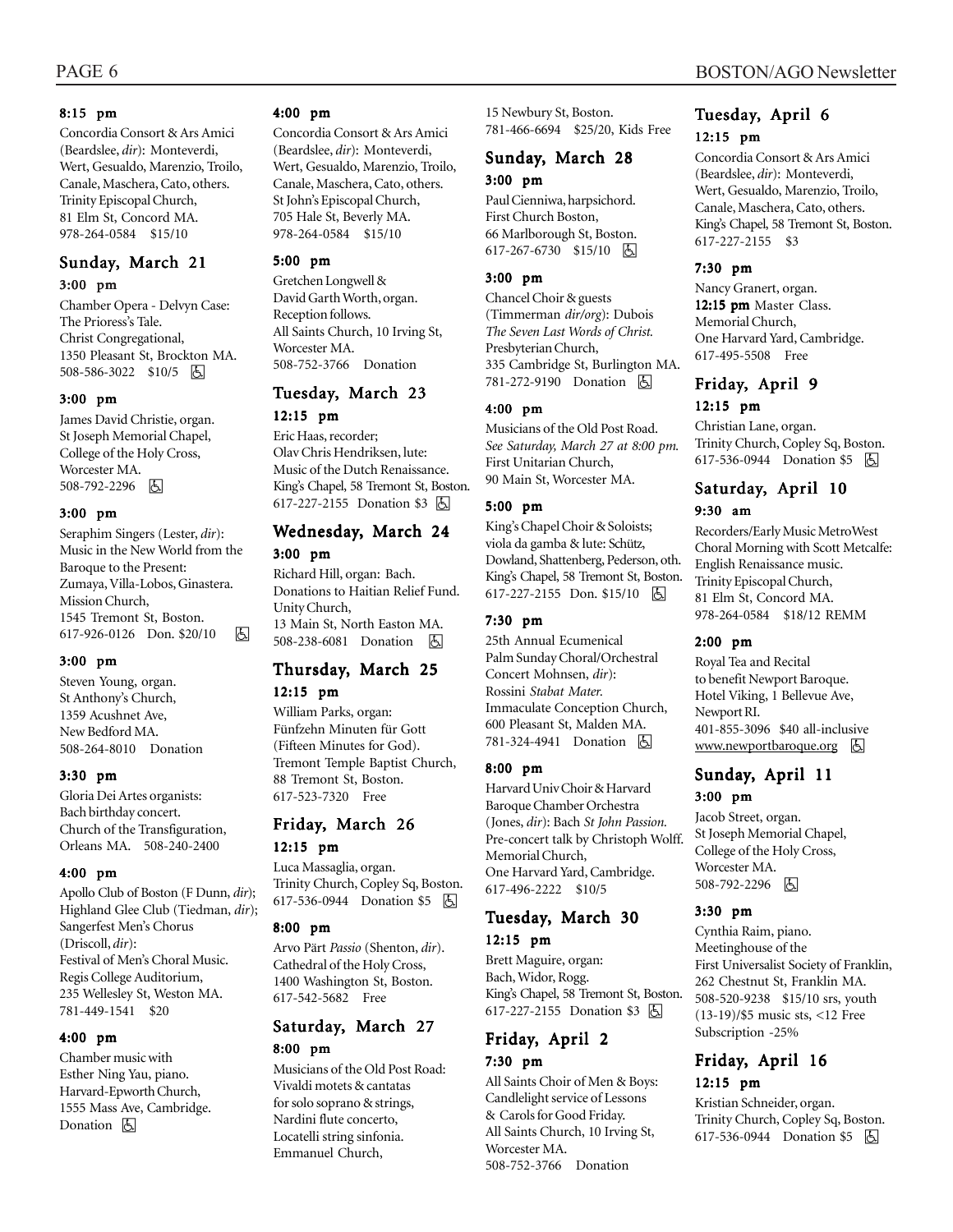#### Saturday, April 17 7:30 pm

Ron Rhode, organ; Jan Peters, vocalist. Knight Auditorium, Babson College, Wellesley MA. www.EMCATOS.com \$16/15, adv \$14, 10+ \$12, <16 Free w/adult

#### 8:00 pm

El Dorado Ensemble; Anne Azéma, soprano: "Grand Ballet de Cour" Mouliné, Boesset, Guédron, du Caurroy. Lindsay Chapel, First Church Congregational, Mason & Garden Sts, Cambridge. 617-776-0692 \$22/17

#### Sunday, April 18 2:30 pm

Ron Rhode, organ; Jan Peters, vocalist. Shanklin Music Hall, Groton MA. www.EMCATOS.com \$20, 10+ \$18 adv

#### 3:00 pm

El Dorado Ensemble. *See Saturday, April 17 at 8:00 pm.* Somerville Museum, Central St at Westwood Rd, Somerville MA. 617-666-9810 \$17/12

#### 5:00 pm

All Saints Choirs: Choral Evensong for Eastertide. Festival Tea at 4:00 pm (\$12 by reservation, 508-799-8976) All Saints Church, 10 Irving St, Worcester MA. 508-752-3766 Donation

#### 5:30 pm

Exsultemus: Pergolesi *Stabat Mater.* First Lutheran Church of Boston. 299 Berkeley St, Boston. 857-998-0219 \$15,25,35 -\$5 sts, srs

#### Friday, April 23 12:15 pm

Andrew Sheranian, organ. Trinity Church, Copley Sq, Boston. 617-536-0944 Donation \$5 h

#### 8:00 pm

Choir of Groton School (M Smith, *dir*): Spring Choral Concert: Bach BWV 230, Britten *Rejoice in the Lamb,* Bernstein *Chichester Psalms.*

St John's Chapel, Groton School, www.groton.org for directions, 978-448-7635 Free 因

#### Saturday, April 24 7:30 pm

Raphaël Pongy, countertenor; Audrey & Paul Cienniwa, basso continuo. Hawes Room at Trinity Church, One Queen Anne Sq, Newport RI. 401-855-3096 \$25; \$22.50 online, sts, sts, mil; \$10 ages 6-18 www.newportbaroque.org &

#### 8:00 pm

Musicians of the Old Post Road: Rameau, Telemann, Guillemain; a French cantata. Wellesley College Chapel, Wellesley MA. 781-466-6694 \$25/20

#### Sunday, April 25 3:00 pm

Philippe Lefebvre, organ. St Joseph Memorial Chapel,

College of the Holy Cross, Worcester MA. 508-792-2296 | 图

#### 3:00 pm

Raphaël Pongy, countertenor; Audrey & Paul Cienniwa, basso continuo. First Church Boston, 66 Marlborough St, Boston. 617-267-6730 \$15/10  $\Box$ 

#### 7:00 pm

St Paul Parish Adult Choir (Lester, *dir*; Swist, *org*); Beacon Brass: Wachner *Alleluias, Intercessions & Remembrances;* Bruckner *Mass in C;* Schütz *Deutsches Magnificat;* Bach, Byrd, Hoffman, others. St Paul Church, 29 Mt Auburn St, Cambridge. 617-491-8400 Donation **A** 

#### Friday, April 30 12:15 pm

Bryan Ashley, organ. Trinity Church, Copley Sq, Boston. 617-536-0944 Donation \$5 因

# News from AGO National HQ

#### The AGO and Johannus Orgelbouw Ltd Announce Joint Partnership to Support the Part-time Church Musician

The AGO and Johannus Orgelbouw Ltd., one of the world's largest manufacturers of digital church organs with corporate headquarters in Ede, The Netherlands, are pleased to announce a joint partnership supporting the work of the Part-Time Church Musician. Recognizing that a majority of Guild members hold part-time church and/or synagogue employment and that many other organists engaged in part-time church positions are not members of the Guild, the National Council has requested this Task Force to focus attention on the needs of this important constituency within our profession.

To advance this cause, Johannus Orgelbouw Ltd. www.johannus.com has committed generous funding to underwrite the functioning of the Task Force on the Part-Time Church Musician.

Inspired by the Guild's statement of purpose "to encourage excellence in the performance of organ and choral music, and to provide a forum for mutual support, inspiration, education," this Task Force has recently undertaken its assignment to analyze the concerns of those in part-time church employment and to recommend the most effective ways for the AGO to address those areas. AGO Executive Director James Thomashower commented, "Part-time church musicians are a core constituency of the Guild. Many are extremely talented, professional organists, while others are new to the field. We are committed to understanding the scope of their concerns, so that we can develop programs and deliver services that are tailored to their needs."

For further information, please contact Dale Krider, FAGO, Director of the Task Force on the Part-Time Church Musician at d.krider@comcast.net or write to Dale Krider, 4512 College Ave., College Park, MD 20740.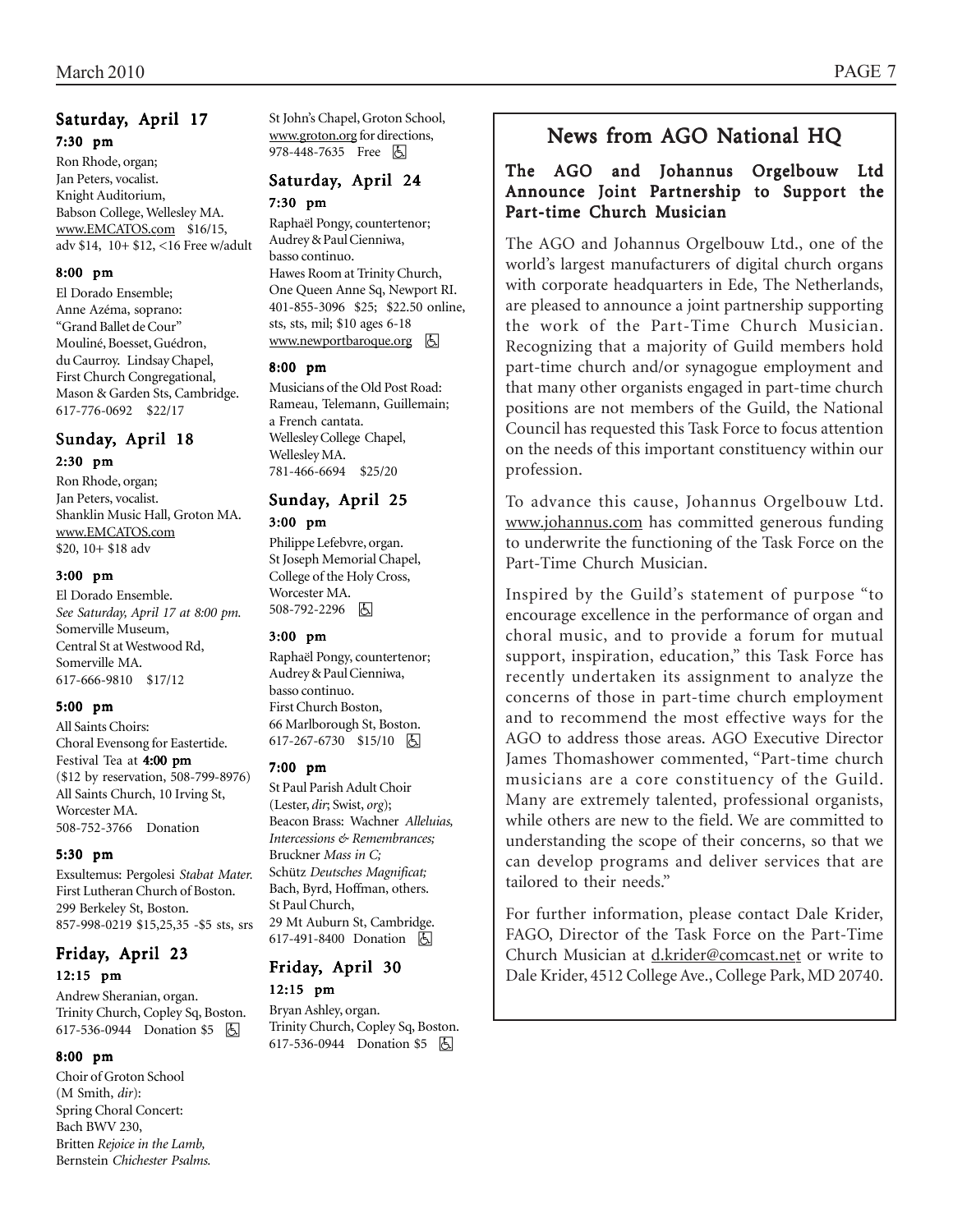# **AGO Boston Chapter Substitute List**<br>UPDATED February 2010

| Name                        | Phone                                    | E-mail                                | From/<br>Driving radius                      | Denoms.<br>Comfortable | Available<br>Sundays? | Available<br>as Interim? |
|-----------------------------|------------------------------------------|---------------------------------------|----------------------------------------------|------------------------|-----------------------|--------------------------|
|                             |                                          |                                       |                                              | with                   |                       |                          |
| ALCOMBRIGHT, Matthew        | 413.652.1348                             | matt.alcombright@gmail.com            | Boston $+30$ mi.                             | RC                     | P.M. only             | Yes                      |
| ALLEN, Peggy                | 781.862.7633                             | tea422@comcast.net                    | Lexington $+20$ mi.                          | <b>ALL</b>             | Yes                   | Yes                      |
|                             | 978.640.1595                             |                                       |                                              |                        |                       |                          |
| AUNER, Edith                | (c) 617.909.3842<br>(h) 781,777,2376     | Edith.Auner@tufts.edu                 | $Medford + 10 mi.$ preferred                 | E (open to<br>others)  | Yes                   | No                       |
| <b>BACKHAUS</b> , Frederick |                                          |                                       |                                              | E, P                   |                       |                          |
|                             | 617.298.8681                             | fdbackhaus@yahoo.com                  | Boston area                                  |                        | Yes                   | Yes                      |
| <b>BAKER</b> , David        | 617.367.4260                             | dgb137@mac.com                        | Boston + 30 mi.                              | <b>ALL</b>             | Yes                   | Yes                      |
| <b>BERMANI</b> . Eric       | 508.876.9911                             | StCatherinemusic@aol.com              | New England                                  | <b>ALL</b>             | P.M. only             |                          |
| BROMS, Edward A.            | 617.548.3974                             | ebroms@diomass.org                    | New England                                  | ALL                    | No                    | No                       |
| BUDWEY, Stephanie           | $(c)$ 508.245.2758                       | sbudwey@hotmail.com                   | Boston $+50$ mi.                             | ALL but T              | No                    | $\overline{N_{O}}$       |
| BULL, Charles               | 978.264.1972                             | chrbull2855@comcast.net               | $Action + 15 mi.$                            | <b>ALL</b>             | Yes                   | Yes                      |
| CARSON, Laurence            | $(h)$ 617.451.0822                       | laurence.carson2@verizon.net          | <b>Boston</b>                                | ALL                    | No                    |                          |
|                             | $(w)$ 781.235.0034                       |                                       |                                              |                        |                       |                          |
| CATANESYE, William          | 781.858.5087                             | wcatanesye@aol.com                    | Boston + 35 mi.                              | <b>ALL</b>             | Yes                   | Yes                      |
| CHADWICK, Judith            | 617.713.0193                             |                                       | Brookline                                    | P.E                    | Yes                   | Yes (org. only)          |
| CIAMPA, Leonardo A.         | (c) 617.913.8647                         | leonardociampa@hotmail.com            | Cambridge                                    | <b>ALL</b>             | No                    | Yes                      |
| COOMAN, Carson              | 617.285.2577                             | carson@carsoncooman.com               | Cambridge/Boston                             | <b>ALL</b>             | Yes                   | Yes                      |
| COVELL, Wendy               | 617.731.3726                             | wendycove@verizon.net                 | <b>MBTA</b> from Boston                      | ALL                    | No                    | No                       |
| D'ANGELO, Rich              | $(w)$ 617.266.2471                       | wolf@channelwolves.com                | Boston Metro area                            | RC (open to            | Yes                   |                          |
|                             | (c) 617.513.8837                         |                                       |                                              | others)                |                       |                          |
| DeCUSATI, Claire            | (h) 781-582-8722<br>$(c)$ 781-291-9188   | decusati@verizon.net                  | Greater Boston and points<br>south & west    | ALL                    | Yes                   | Yes                      |
| DUERR, Cheryl               | 781.860.8893                             | clduerr@verizon.net                   | Greater Boston                               | <b>ALL</b>             | starting April        | starting April           |
|                             |                                          |                                       | Boston $+40$ mi.                             | <b>ALL</b>             |                       |                          |
| DUGAS, Neil                 | 617.661.2061                             | n-dugas@comcast.net                   |                                              |                        | Yes                   | No                       |
| FANTASIA, Philip            | 508.359.4634                             | pmfantasia@mindspring.com             | Medfield                                     | <b>ALL</b>             | Yes                   |                          |
| FLUMMERFELT, Jane           | (h) 781,734,0327<br>(c) 617.875.9310     | j.flummerfelt@comcast.net             | Unrestricted driving radius                  | ALL                    | Yes                   | Yes                      |
| FLYYN, Greg                 | 617.730.9377                             | grgrflynn@gmail.com                   | Boston                                       | <b>ALL</b>             | Yes                   | Yes                      |
| FRENCH, Diane               | 508.309.4876                             | dafrsf@earthlink.net                  | Ashland/Framingham $+30$ mi.                 | <b>ALL</b>             | Yes                   | Yes                      |
| FUNG, Teresa                | 781.575.0408                             | $f$ ung@simmons.edu                   | Canton                                       | ALL                    | Yes                   |                          |
|                             |                                          |                                       |                                              |                        |                       | Yes                      |
| GAARD, Sheldon              | $(c)$ 507.318.9563                       | the harpistetc@msn.com                | New England                                  | <b>ALL</b>             | Yes                   | Yes                      |
| GALIE, Kevin                | 617.427.2342                             | KevinJNGalie@gmail.com                | Eastern MA                                   | ALL                    | Yes                   | Yes                      |
| GODA, Glenn                 | (h) 617.442.7079<br>$(w)$ 617.445.2600   | glenngoda1545@aol.com                 | Roxbury                                      | <b>ALL</b>             | No                    |                          |
| GRUNDEEN, Paulette          | (h) $978.\overline{623.7031}$            | $p$ grundeen@gmail.com                | Andover $+40$ mi.                            | <b>ALL</b>             | Yes                   | Yes                      |
|                             | $(c)$ 978.806.5244                       |                                       |                                              |                        |                       |                          |
| GUSTAFSON, Karin J.         | 508.879.7262                             | KJGustafson@verizon.net               | W&S of Boston                                | P, E, L                | Yes                   |                          |
| GUZASKY, G. Fredrick        | 781.420.6880                             | fredboston@msn.com                    | Boston + 50 mi.                              | ALL                    | Yes                   | Yes                      |
| HALCO, Terry                | 617.491.0766                             | terryhalco@gmail.com                  | Boston $+30$ mi.                             | ALL                    | Yes                   | Yes                      |
| HENRY, Colleen              | $(h)$ 781.305.3565                       | cbhkeys@yahoo.com                     | Boston $+25$ mi.                             | <b>ALL</b>             | No                    | No                       |
|                             | $(c)$ 339.368.0442                       |                                       |                                              |                        |                       |                          |
| HOGAN, Christine            | (h) 978.440.8756<br>(c) 617.834.8146     | christine@hogans.org                  | Sudbury/Boston all points<br>West            | ALL                    | P.M. only             |                          |
| HOWARD, Suzannah            | 617.792.4247                             |                                       | Boston                                       |                        | Yes                   |                          |
| HUMPHREVILLE, Robert        | 617.864.0800                             | r.hump@verizon.net                    | Cambridge                                    | ALL                    | Yes                   |                          |
| HUENNEKE, Eric              | 617.576.1331                             | organ777@juno.com                     | Cambridge                                    | <b>ALL</b>             | No                    |                          |
| JOHNSON, Robert             | 508.226.8991                             | bobjohnson22@comcast.net              | Attleboro                                    | <b>ALL</b>             | Yes                   |                          |
|                             |                                          |                                       |                                              |                        |                       |                          |
| KELTON, R. Harrison         | 617.964.3413                             | rhkelton@rcn.com                      | Boston                                       | ALL                    | Yes                   |                          |
| KWOK, Esther                | 781.986.0263                             | ewkwok@aol.com                        |                                              | <b>ALL</b>             | No                    |                          |
| LAMOUREUX, Daniel           | 617.232.1345                             | dlamour@comcast.net                   | Brookline + 50 mi.                           | <b>ALL</b>             | Yes                   | Yes                      |
| LANE, Christian             | 917.575.4113                             | christian.lane@m                      | Cambridge                                    | <b>ALL</b>             | P.M. only             |                          |
| LAWTON, Carole              | 781.641.3012                             | czlawton@yahoo.com                    | Boston 20 mi. rad                            | P, RC                  | Yes                   | Yes                      |
| LUEFT, Lorraine             | 617.489.1178                             | LorraineL2@peoplepc.com               | Boston + $45$ mi.                            | ALL                    | Yes                   | Yes                      |
| LYNCH, Colin                | 603.219.0264                             | clynch@sps.edu                        | Boston $+60$ mi.                             | E, RC                  | Yes                   | Yes                      |
| MARGETSON, Eunice           | 781.483.6142                             |                                       | Medford                                      |                        | Yes                   |                          |
|                             |                                          |                                       |                                              |                        |                       |                          |
| MOORE, Jim                  | 508.285.6699                             | jimm88@comcast.net                    | Norton, MA + 50 mi.                          | ALL                    | July 1-Sept. 7        |                          |
| NOBLE, Robert               | 781.648.5618                             | robert.noble@evergreeninvestments.com | Arlington                                    | <b>ALL</b>             | Yes                   |                          |
| OLBASH, Michael J.          | 617.275.8129                             | olbash@post.harvard.edu               | Boston/RI                                    | ALL                    | After 11 A.M.         |                          |
| OWEN, Barbara               | 978.465.2068                             | owenbar@juno.com                      | Greater Boston and points<br>north preferred | ALL                    | Yes                   | Yes                      |
|                             |                                          |                                       | Northern Mass./Southern NH                   |                        |                       |                          |
| PAGETT, John                | 603.578.0262                             | johnpagett@verizon.net                |                                              | ALL                    | No.                   | No.                      |
| PANI, Matt                  | 781.249.8616                             | matthew.pani@gmail.com                | Melrose $+30$ mi.                            | $E, P, R\overline{C}$  | Yes                   | Yes                      |
| PARKS, Will                 | 857.233.8948                             | will@kastenbalg.org                   | <b>Greater Boston</b>                        | ALL                    | Yes                   | Yes                      |
| PATCHEL, Steven             | 617.697.5123                             | SteveP7@aol.com                       | <b>Boston</b>                                | ALL                    | No                    |                          |
| REGESTEIN, Lois             | 617.739.1340                             | lois.r@att.net                        | <b>Mission Hill</b>                          | <b>ALL</b>             | No                    |                          |
| RICE, Joyce Painter         | (h) 978.465.1901                         | JoyceOrganist@aol.com                 | Boston, N and W, NH                          | <b>ALL</b>             | Yes                   | Yes                      |
| RICHARDSON, David           | 781.738.2100                             | daver18@hotmail.com                   | Newburyport + 40 mi.                         | ALL                    | Yes                   | Yes                      |
| RUPERT, Mary Jane           | 617.864.2271                             | mjrupert@comcast.net                  | Cambridge                                    | <b>ALL</b>             | Yes                   |                          |
| SANTINI, Brandon            | 781.331.0930                             |                                       | Weymouth                                     | ALL (pref              | Yes                   | May-August               |
|                             |                                          |                                       |                                              |                        |                       |                          |
| SARGEANT, George A.         | (h) 978.579.9921                         | gasorg@fastmail.net                   | New England                                  | RC)<br><b>ALL</b>      | P.M. only             | No                       |
|                             | $(c)$ 508.667.4137                       |                                       |                                              |                        |                       |                          |
| SATERLEE, Thomas            | 617.787.7874                             | saterleet@yahoo.com                   | Boston + 50 mi.                              | <b>ALL</b>             | Yes                   | Yes                      |
| SCHEIBERT, Beverly          | (h) 617.739.1751                         | bvjerold@aol.com                      | <b>Boston</b>                                | ALL                    | Yes                   | Yes                      |
| (Jerold)                    | (c) 617.240.2815                         |                                       |                                              |                        |                       |                          |
| SCHERP, Randolph            | 781.258.7791                             | r scherp@yahoo.com                    | Boston metro area                            | <b>ALL</b>             | Yes                   | Yes                      |
| SHENTON, Andrew             | 617.530.0807                             | shenton@bu.edu                        | Boston                                       | ALL                    | No                    |                          |
| SMITH, Jeffrey H.           | (c) 617.285.2618                         | jeffreyhsmith@hotmail.com             | Wakefield                                    | ALL                    | Yes                   |                          |
| SMITH, Michael Wayne        | $(w)$ 617.735.9953<br>$(c)$ 203.645.9227 | mwsmith@groton.org                    | Groton                                       | ALL                    | Yes                   |                          |
|                             | $(w)$ 978.448.7365                       |                                       |                                              |                        |                       |                          |
| STEVENS, Nadia              | 617.232.8074                             | nadiaste@earthlink.net                | Boston + 30 mi.                              | <b>ALL</b>             | Yes                   | Yes                      |
| TAYLOR, Dorothy             | (h) 781.395.1575                         | djtaylor312@comcast.net               | $Medford + 10 mi.$                           | ALL                    | June, July,           | Yes                      |
|                             | (c) 617.694.5389                         |                                       |                                              |                        | August                |                          |
| THOMAS, Mark                | $(c)$ 513.253.8677                       | mark.thomas.1@bc.edu                  | <b>MBTA</b>                                  | RC                     | Yes                   | Yes                      |
| TOEPPNER, Lois Z.           | $(h)$ 508.366.0509                       | toeppner4@charter.net                 | Sudbury/                                     | ALL                    | No                    |                          |
|                             | $(c)$ 978.376.4036                       |                                       | Westborough                                  |                        |                       |                          |
| TOTTER, John                | $(c)$ 401.419.6509                       | jatotter@aya.yale.edu                 | New England                                  | <b>ALL</b>             | Yes                   | Yes                      |
| TURBESSI, Joe               | 231.343.5943                             | joseph.turbessi@gmail.com             | <b>MBTA</b> from Boston                      | ALL                    | Yes                   | Yes                      |
| WITTE, Douglas              | 617.242.0589                             | dnwitte@hotmail.com                   | <b>MBTA</b>                                  | E, P                   |                       |                          |
|                             |                                          |                                       |                                              |                        | No                    | No                       |

Full membership in the Boston Chapter of the AGO is a requirement of being listed here. Further assistance, if needed, is available from the substitute list coordinator. Joshua T. Lawton  $(545 \text{ Mt}$ . Auburn Street #2, Watertown, MA 02472, 617.926.1042, JTLawton at mac.com)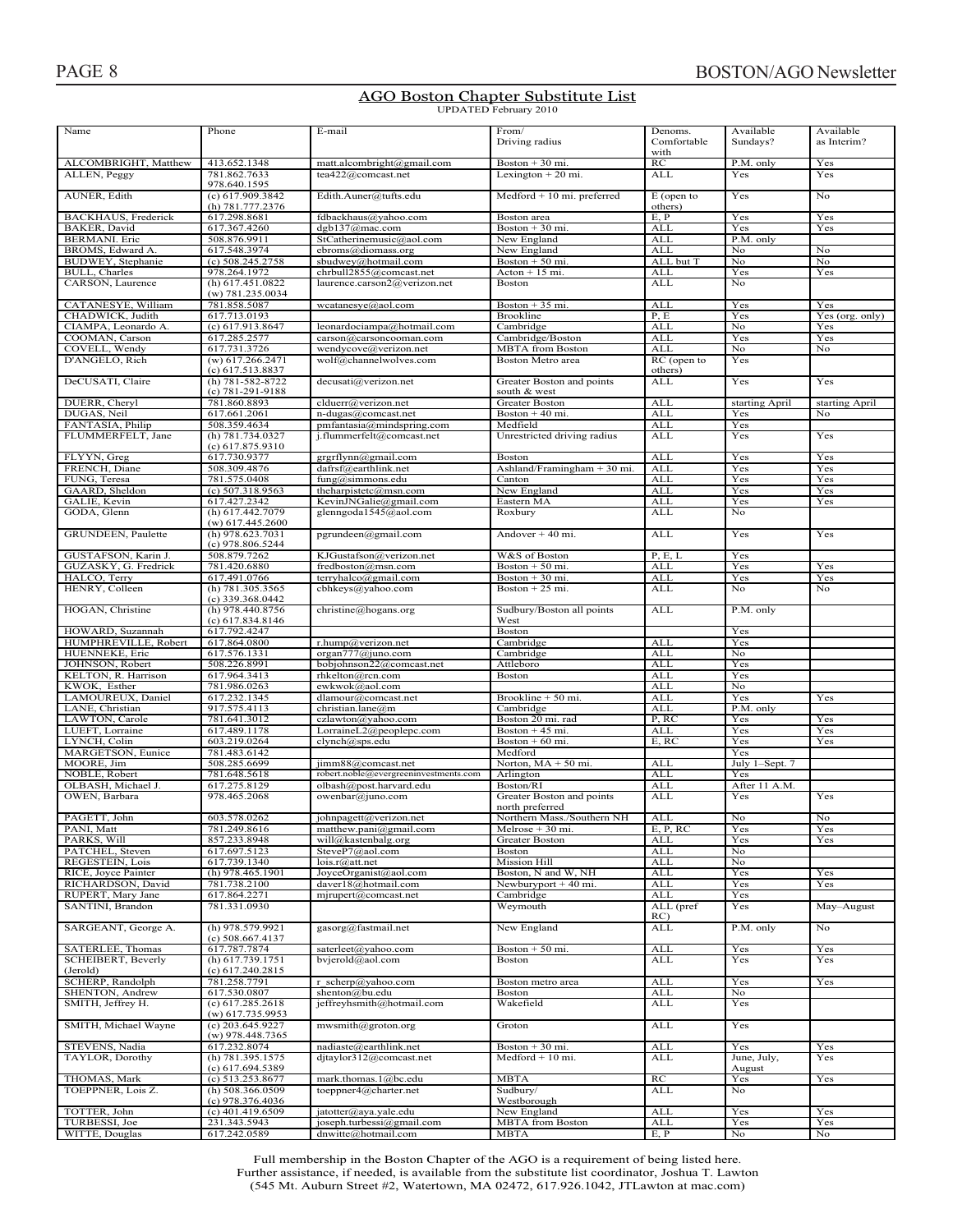# **PLACEMENT MARCH, 2010**

The date in brackets following a church's name shows when the church first requested a listing. Salary is income paid by the church. Services such as funerals (fn) and weddings (wd) with additional fees are estimated as shown.

| Denomination   | Hours | Location     | Name of Church                        | Organ       | Salary               | Est. Add'l Comp       |
|----------------|-------|--------------|---------------------------------------|-------------|----------------------|-----------------------|
| Lutheran       |       | Holden, MA   | Immanuel Lutheran Church [09/09]      | Gress-Miles | \$19,000             | $6 \text{ ft}$ /2 wd  |
| Episcopal      | 14    | Medfield, MA | Church of the Advent [10/09]          | Dyer        | $$15,000-$<br>18,000 | $4-6$ fn/1 wd         |
| Roman Catholic | 20    | Hamilton, MA | St Paul Roman Catholic Church [02/10] | Rodgers     | \$30,000             | $24 \text{ ft}$ /5 wd |

#### **ORGANIST/CHOIR DIRECTOR**

#### **ORGANIST ONLY**

| Denomination   | Hours | ocation       | Name of Church                       | Jrgan      | Salarv       | Est. Add'l Comp              |
|----------------|-------|---------------|--------------------------------------|------------|--------------|------------------------------|
| Roman Catholic | 15    | Cambridge. MA | St John the Evangelist RC[02/10]     | Rodgers    | \$85/service | $85 \text{ ft}/6 \text{ wd}$ |
| <b>UCC</b>     | 10    | Amherst. NH   | Congregational Church of Amherst, NH | Wm Johnson | \$14,000-    | $?$ fn/ $?$ wd               |
|                |       |               | 11/091                               |            | 16.000       |                              |

Please also see postings at www.bostonago.com for contact information regarding these openings. Some churches here may no longer be receiving names but have not notified placement.

**LISTING YOUR CHURCH ON THIS PAGE** Contact Janet Hunt, Placement Coordinator, at janet.hunt@sjs.edu.

# Advertising 2010

The only remaining back page ad space is available at \$85 for April and June (Summer). There is a limit of two back page ads for any one organization per season. Inside quarter-page ads are accepted at any time for \$25 each.

Contact the Editor to reserve space.

# Next Deadline: March 5 for April Issue

Please send all notices, news, and articles to:

Jim Swist, 34 Jason Street #2, Arlington MA 02476 Or e-mail to swist@comcast.net (please no phone calls) (inline mail text or .doc/.pdf file attachment)

Include: day, date, time, brief description of program, location, address, phone number, price (or donation/free), and whether handicap-accessible.

# **Broadcast Status**

Representatives from the Boston Chapter Organ Broadcast Advisory Committee met with the WGBH/WCRB Program Director and the Sunday morning host at their studios in Allston. In this productive meeting we learned about their operations and problems and they accepted our help in enabling more organ music to be heard. Their format consists of blocks of programming where a single host is on the air for 3-4 hours and chooses what they want to play. The previous AGO-produced program, however, cannot be broadcast because of their Engineering Union rules that all local recording must be done by their Union members. The Chapter is examining ways to make some local material available via the Boston Chapter's internet site.

They were receptive to the idea of the Boston Chapter's help in suggesting commercial CDs and the particular music on these CDs for broadcast, which could be included in their mix of music for a general audience. Organ music could possibly be heard throughout the week in addition to the special Sunday times (the 7-8 am period and the 8 pm Bach hour). The organ broadcast advisory committee will start the process of assembling a list of recommended commercial CDs, encompassing all styles, that can be obtained and used by the station.

*-- Martin Steinmetz*